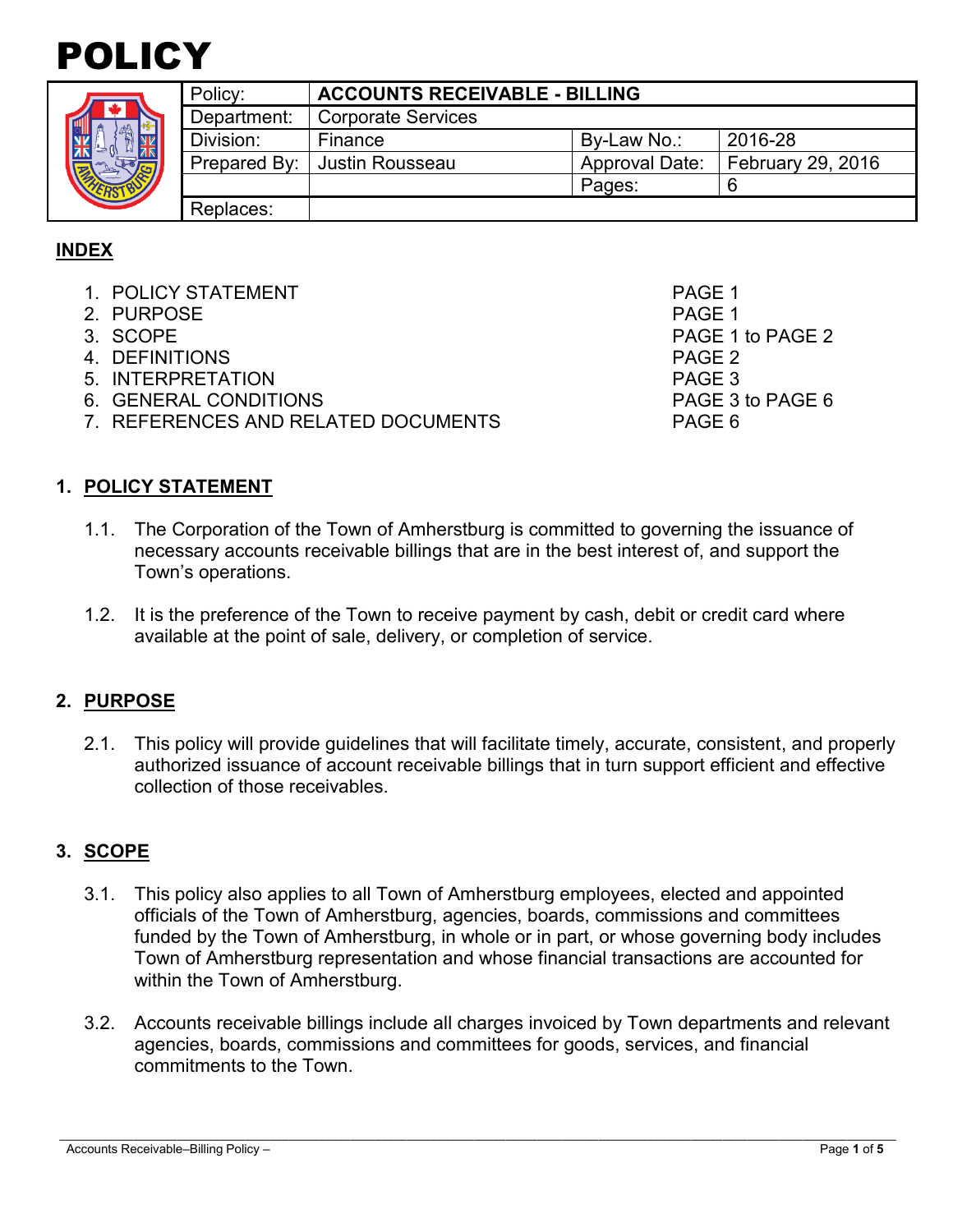- 3.3. This policy is not intended to facilitate the establishment of lending criteria through credit applications, credit checks, or other standardized means of extending credit.
	- 3.3.1. Departments must evaluate any known risks through past experiences, prior financial dealings, or potential insolvency prior to providing goods and services.
- 3.4. This policy shall be reviewed every two years from the date it becomes effective, and/or sooner at the discretion of the Director of Corporate Services/Treasurer.

## **4. DEFINITIONS**

- 4.1. **Chief Administrative Officer (CAO**) is the Chief Administrative Officer for the Corporation of the Town of Amherstburg, which includes the roles and responsibilities as laid out in Section 229 of the *Municipal Act, 2001*.
- 4.2. **Collection Agency** also known as a "debt collector", is a business that pursues payments of debts owed by individuals or businesses. Most collection agencies operate as agents of creditors.
- 4.3. **Council** refers to the current elected Council for the Corporation of the Town of Amherstburg. This includes, as an entirety, the Mayor, Deputy Mayor and Councillors.
- 4.4. **Director** is the person responsible for direction and operational control of a division as defined on the Town's organizational structure.
- 4.5. **Employee/Staff** is any person employed with the Town of Amherstburg, including any union or non-union, regular or temporary, full-time, part-time, seasonal or casual staff member, including but not limited to permanent staff, temporary staff, committee members, students, recreation staff, contract employees, and paid work placements.
- 4.6. **Manager** reports directly to a Director (or the CAO in some instances) and who is responsible for a department within a division of the Corporation, as defined on the Town's organizational structure.
- 4.7. **Non-Sufficient Funds (NSF)** used in the banking industry to signify that there are "nonsufficient funds" in an account in order to honor a check drawn on that account. This is known as a "bounced check" or "bad check".
- 4.8. **Senior Management Team (SMT)** is comprised of the Chief Administrative Officer and the Directors. If a Director is unavailable, a delegate may be assigned.
- 4.9. **Town** is the Corporation of the Town of Amherstburg.
- 4.10. **Treasurer** is the Treasurer for the Corporation of the Town of Amherstburg, which includes the roles and responsibilities as laid out in Section 286 of the *Municipal Act, 2001*.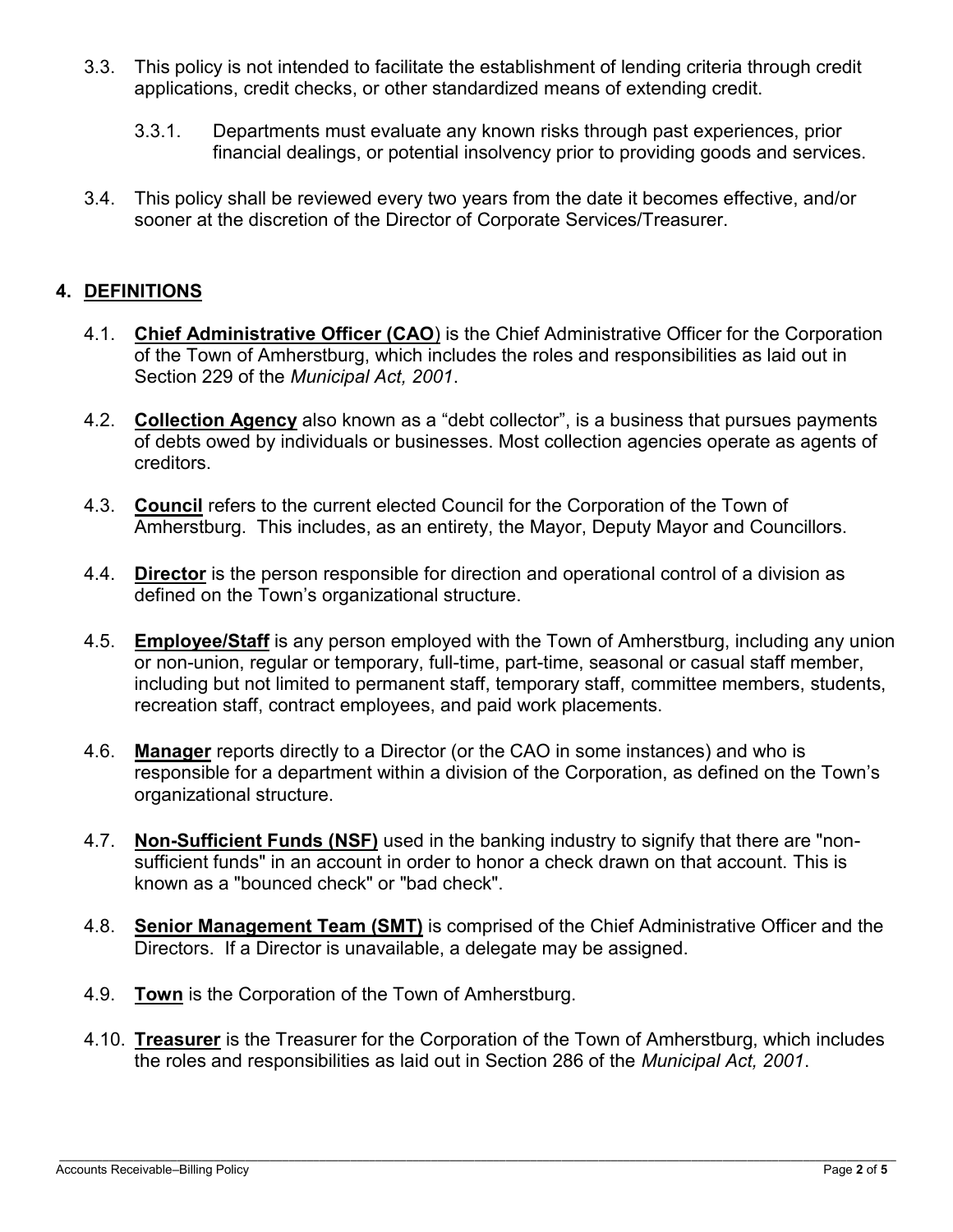## **5. INTERPRETATION**

5.1. Any reference in this Policy to any statute or any section of a statute shall, unless expressly stated, be deemed to be reference to the statute as amended, restated or re-enacted from time to time. Any references to a By-law or Town policy shall be deemed to be a reference to the most recent passed By-law or policy and any replacements thereto.

## **6. GENERAL CONDITIONS**

- 6.1. Section 391 of the *Municipal Act, 2001* allows a municipality to pass By-laws imposing fees or charges on any class of persons for services or activities or for the use of its properties.
	- 6.1.1. All corporate billings that are allowable charges under Section XII of the Municipal Act, 2001 must also reflect the fees as scheduled within the most current Council approved User Fee By-law 2014-75, as amended.
	- 6.1.2. Any and all other invoices must be in compliance with applicable Council resolutions, agreements, and contracts.
- 6.2. The standard payment term is thirty (30) days from point of sale, where default financial system settings should be applied accordingly.
	- 6.2.1. Exceptions are permitted where specific and contractual arrangements have be made and authorized.
- 6.3. Amounts under twenty (20) dollars for products and services must be collected at the point of service or delivery of product and cannot be billed through the accounts receivable system.
- 6.4. Disputed billings in whole or in part, which cannot be supported by the issuing departments, must be reversed.
- 6.5. Departments must issue, interest bearing, accounts receivable billings to ensure timely payment and maximize interest revenue unless the billings fall under Section 6.6.1.1 or Section 6.6.1.2.
- 6.6. Interest bearing accounts receivable billings must be supported by a binding contract, agreement, or written acknowledgement in order to facilitate collection thereof.
	- 6.6.1. Town departments are to develop and execute contractual agreements allowing for the addition of late payment charges as approved by Council as outlined in the Town's User Fee By-law 2014-75, as amended.
		- 6.6.1.1. Accounts receivable billings not supported by way of binding contract or agreement or written acknowledgement must be issued as non-interest bearing.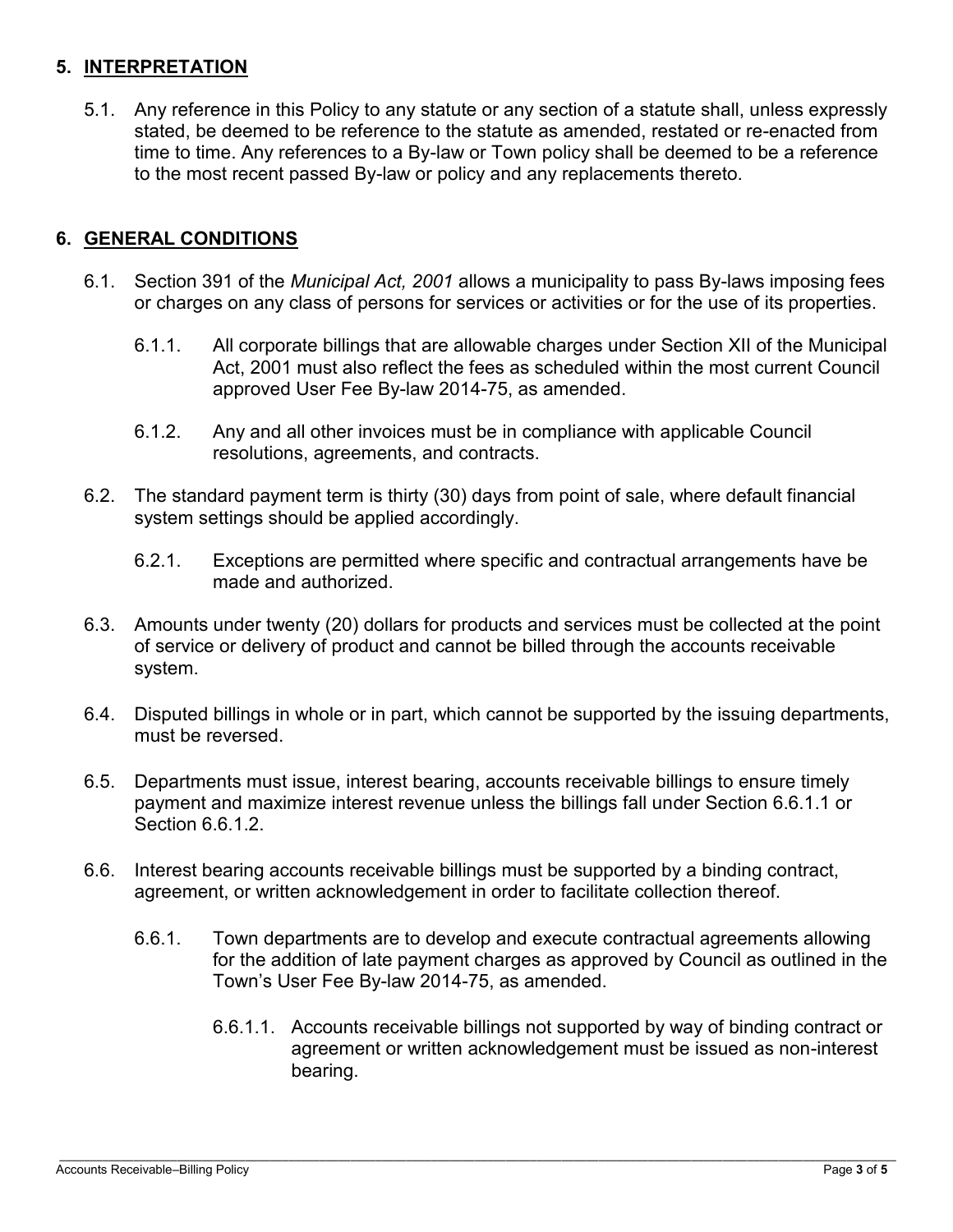- 6.6.1.2. Billings with payments terms exceeding thirty (30) days and/or specially contracted interest rates may be established with the assistance of the Director of Corporate Services/Treasurer.
- 6.7. When departments have been advised of an account that has become seriously delinquent, the Director of Corporate Services/Treasurer should consider discontinuation of services.
	- 6.7.1. Where service has been discontinued, prior to re-instating, the department Director shall contact Accounts Receivable staff to verify the customer's payment status.

#### 6.8. **Types of Billings**

- 6.8.1. A/R Trade Receivables Invoices generated from the Town financial system billed out to a customer for goods and/or services with payments terms thirty (30) days, but less than one (1) year from the invoice date.
- 6.8.2. Long-Term Receivables Invoices generated from the Town financial system, billed out to a customer with a portion of payment due greater than one (1) year from the invoice date.
- 6.8.3. Contracts/Agreements Commonly used for long-term arrangements or special circumstances, accompanied by an accounts receivable invoice generated from the Town financial system
- 6.8.4. Non-Sufficient Funds (NSF) Billings issued by the Department of Financial Services for cheques returned by a banking institution.

#### 6.9. **Issuing of Billings**

- 6.9.1. Customers should be billed immediately upon product delivery and/or service completion.
- 6.9.2. Account receivable billings must be accurate and contain the following:
	- 6.9.2.1. Customer legal name and address;
	- 6.9.2.2. Reference to a specific department or position and avoid reference to a specific individual;
	- 6.9.2.3. Amount billed and amount of applicable taxes;
	- 6.9.2.4. Interest bearing or non-interest bearing, and;
	- 6.9.2.5. Inclusion of attaching documents where applicable.